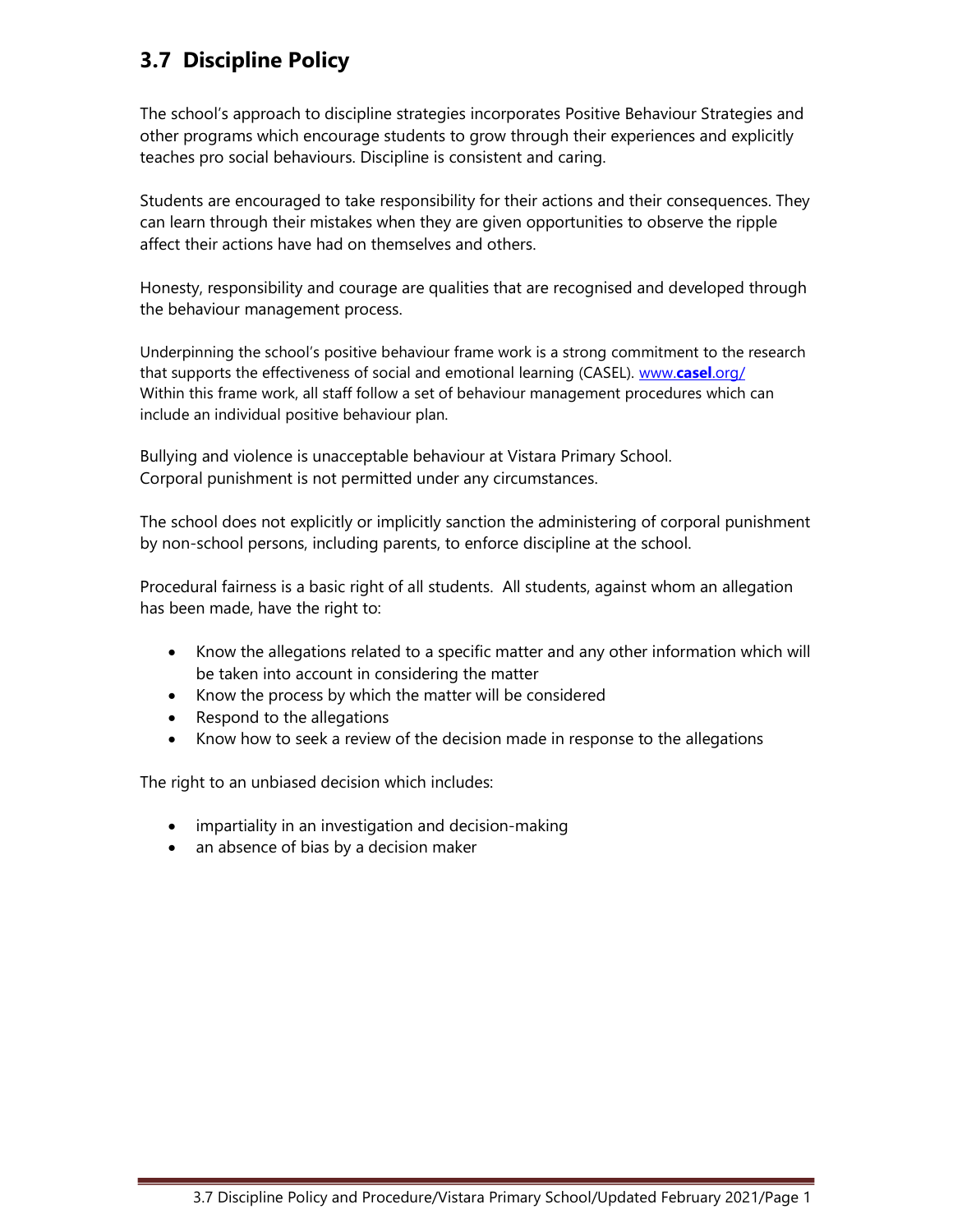# Behaviour Management Procedures

- 1. Students are required to abide by the Vistara Primary School's Student's Rights and Responsibilities, the Students Code of Conduct.
- 2. Teachers develop with the students, a set of rules based on the student's code of conduct, for the classroom and reinforce safety in the playground. This involves the students in deciding how we can collectively look after each other, equipment, learn and play safely. By doing this, it fosters the development of student's understanding of and commitment to, the rights and responsibilities of all students as well as actively contributing to a supportive, happy learning and playing environment.
- 3. Where a student disregards rules, disobeys instructions or otherwise engages in conduct which causes or may cause harm, inconvenience or embarrassment to the school, staff members or other students, the student may be subject to disciplinary actions. The behaviour management procedures undertaken will vary according to the seriousness of the offence.
- 4. The penalties imposed will vary according the behaviour and the prior record of the student. At the lower end of the scale, an admonition of detention may be appropriate. At the upper end of the scale, the behaviour could result in suspension. (See flow chart Appendix 3.6.2.a).
- 5. Where an 'at risk' student is identified, they will be supported through more explicit adjustments and or prioritised individual behaviour management plan.
- 6. If a student is placed on suspension from classes, relevant and appropriate school work will be provided that they will normally attend at school.
- 7. When the student's behaviour may result in any sanctions involving suspension and expulsion, will be based on processes of procedural fairness. The student and parent/guardian will be informed of:
- the alleged infringement
- who will make the decision of the penalty
- the procedures to be followed which will include the opportunity to respond to the allegations and or have parent or guardian present
- their right to review the appeal

When referred to the Principal or Administrator, then the Principal or Administrator will interview the teacher and the student or students to gather the information.

The Principal will review the information to reach a preliminary decision in relation to the allegation and any penalty to be imposed. The Principal will advise the student and parent and/or guardians, verbally or in writing, of the preliminary decision.

The student and the parent and/or guardian would be advised that if they wish this preliminary decision to be reviewed they may make application for a review and submit any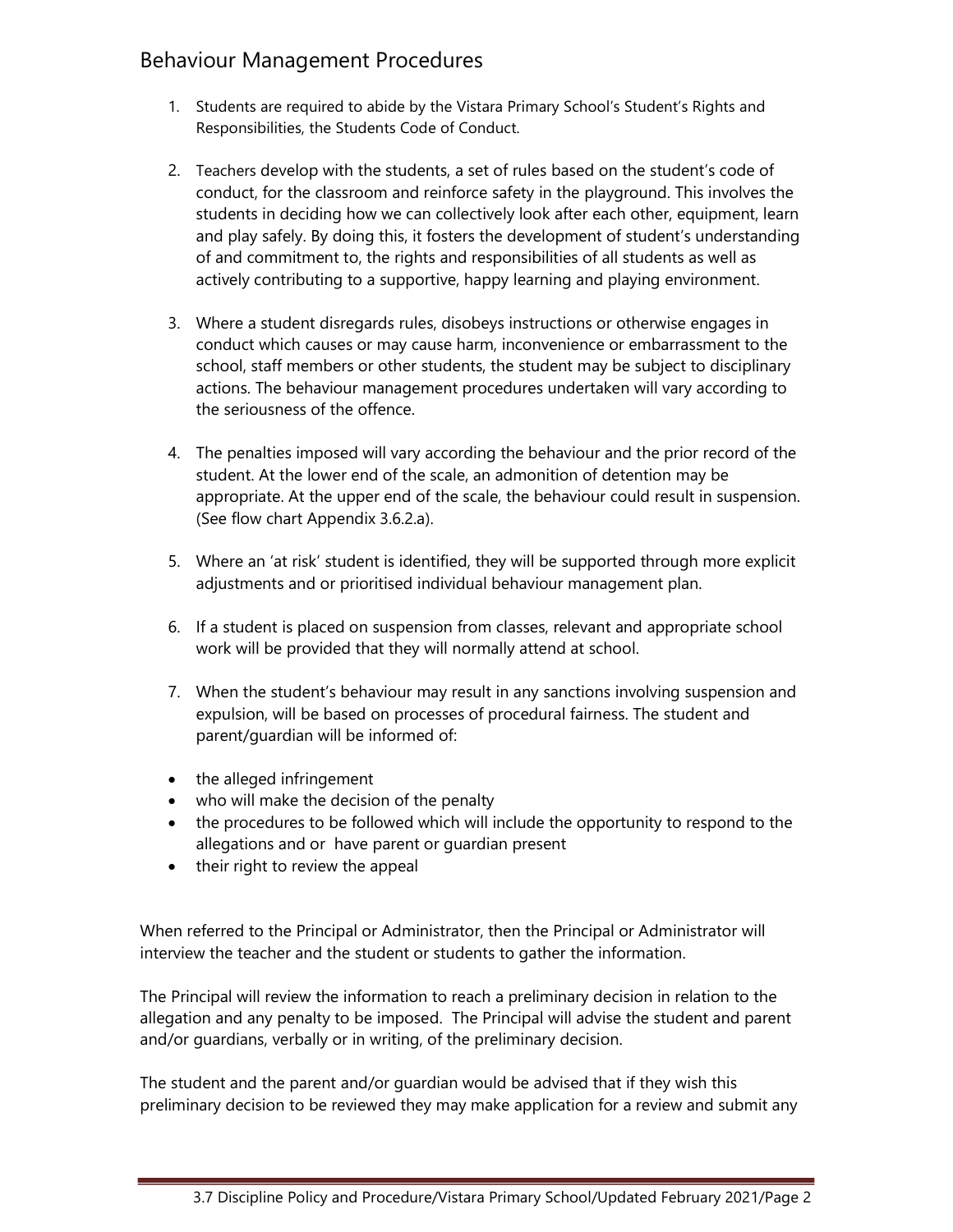relevant information to be considered during the review process. If the parents and/or guardian request a review or appeal the preliminary decision, the Principal will review the documentation provided and apply the following options for the appeal;

The Principal will then either confirm verbally or in writing, the preliminary decision as final or amend the preliminary decision based on the additional information provided;

If in the event of the parents and/or guardians appealing the decision, an independent skilled and qualified facilitator will be appointed by the school to further discussions.

The Principal makes the final decision on whether a student is expelled. The Principal may advise the parents and/or guardians of the opportunities to withdraw the student's enrolment from the school. The school will not prevent a student's admission to other schools.

The school's discipline policy is available from the Principal or Administrator. A summary of the student discipline policy is also provided in the School's Prospectus, Parent Information Handbook and the school's annual report on the school's website: www.vistara.nsw.edu.au

A summary of the Discipline Policy can be found in the annual report on the school's website. www.vistara.nsw.edu.au

Related document: Student's Code of Conduct